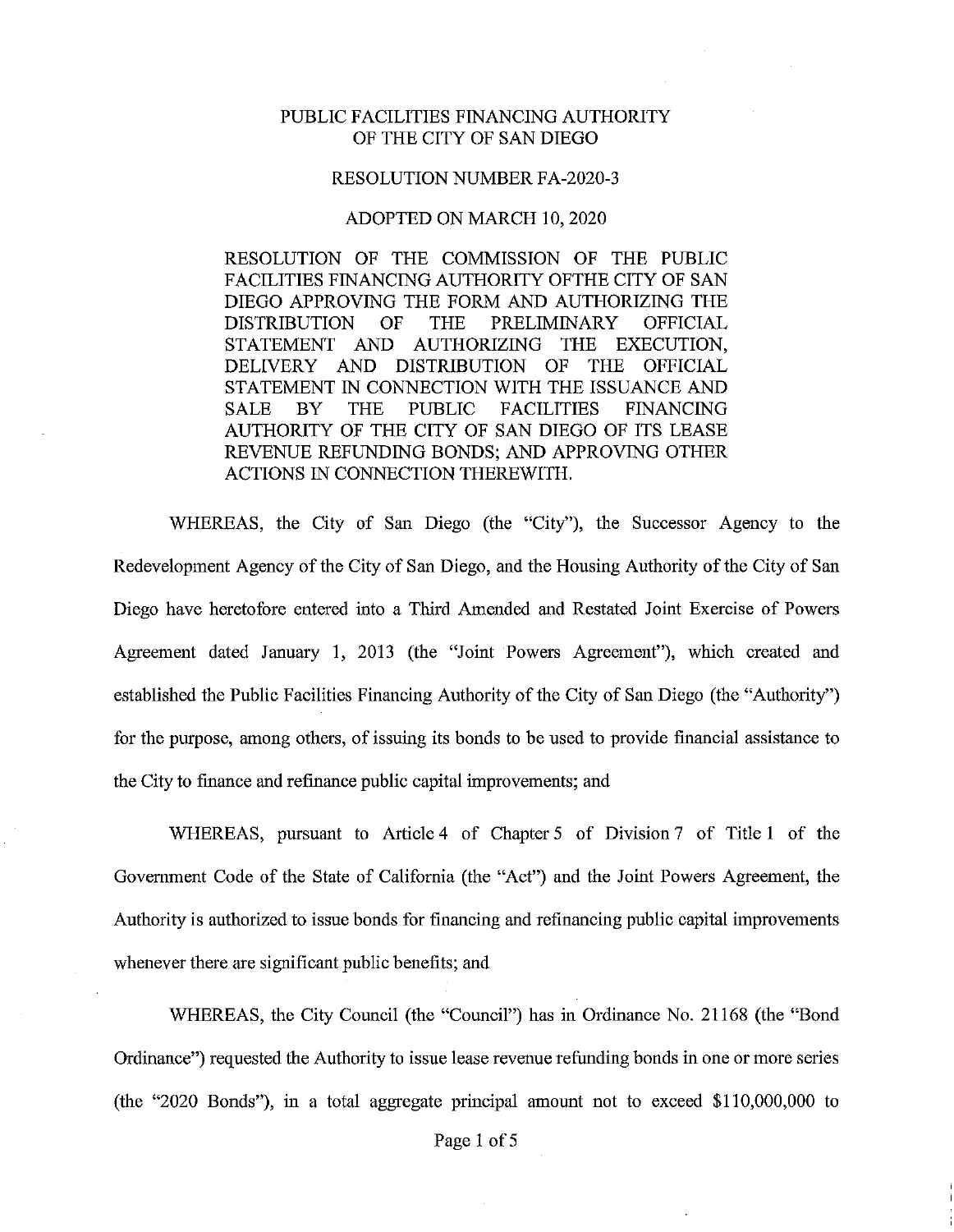refinance the costs of the acquisition, design, construction, installation, improvement, replacement and equipping of certain capital improvement projects of the City that were previously financed and/or refinanced by the Authority through the issuance of its \$72,000,000 Lease Revenue Refunding Bonds, Series 2012A (Capital Improvement Projects) (the "2012A Bonds") and its \$43,245,000 Lease Revenue Bonds and Lease Revenue Refimding Bonds, Series 2013A (Capital Improvement Projects and Old Town Light Rail Extension Refunding) (the "2013A Bonds"); and

WHEREAS, the Authority has previously entered into an Indenture, dated as of July 1, 2012, as supplemented and amended (the "Indenture"), with Wells Fargo Bank, National Association, as trustee, to provide for the issuance of bonds pursuant to the terms of the Indenture to finance and refinance public capital improvements for the City and has previously issued several series of bonds (the "Prior Bonds") for such purpose and the 2020 Bonds will be issued under the Indenture as Additional Bonds ( as defined in the Indenture) secured on a parity with the Prior Bonds; and

WHEREAS, the Authority previously adopted its Resolution No. FA-2020-2 which authorized the issuance of the 2020 Bonds pursuant to the Indenture; and

WHEREAS, there has been presented to this meeting a proposed form of Preliminary Official Statement relating to the 2020 Bonds (the "Preliminary Official Statement"), a copy of which is on file in the office of the City Clerk and will be used in marketing the 2020 Bonds; and

WHEREAS, the Authority is authorized to undertake the actions described in this Resolution pursuant to the laws of the State of California; NOW, THEREFORE,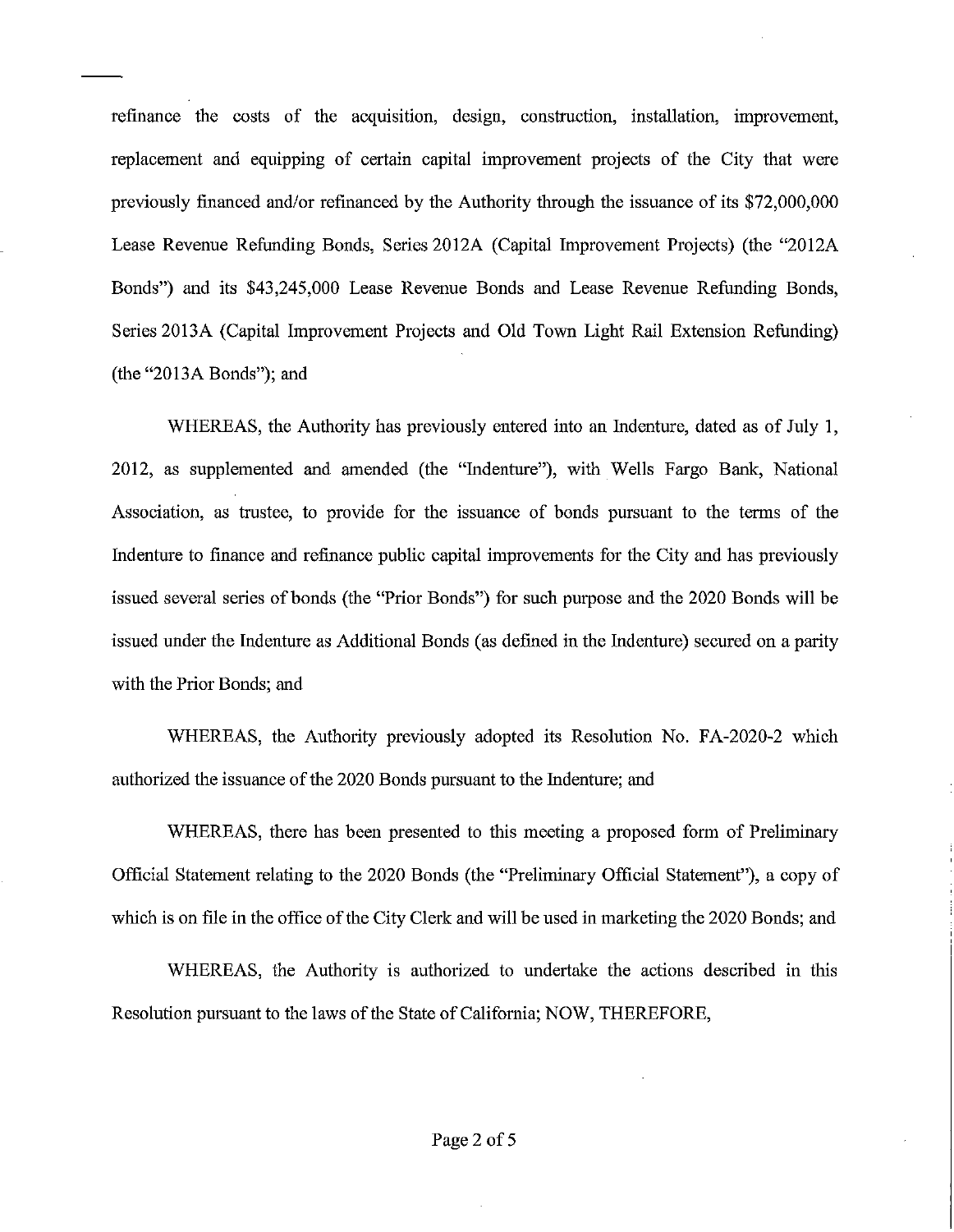BE IT RESOLVED by the Commission of the Public Facilities Financing Authority of the City of San Diego as follows:

I. The Authority hereby finds and determines that the statements set forth above in the recitals to this Resolution are true and correct.

2. The form and content of the proposed Preliminary Official Statement substantially in the form presented to and considered at this meeting, are hereby approved, with such changes thereto as the Chair, Vice Chair or Treasurer of the Authority and each of them or any of their respective designees (each, an "Authorized Signatory") may require or approve, such approval to be conclusively evidenced by the execution of the certificate described below by an Authorized Signatory. Each Authorized Signatory is hereby authorized and directed, for and in the name of and on behalf of the Authority, to execute and deliver an official statement with respect to the 2020 Bonds (the "Official Statement"), in substantially the form of the final Preliminary Official Statement, with such changes thereto as such Authorized Signatory executing and delivering such document shall determine to be necessary and desirable and shall require or approve and believes to be in the best interests of the Authority and the City, such requirement or approval to be conclusively evidenced by the execution and delivery thereof. The use and distribution of electronic or physical copies of the Preliminary Official Statement and the Official Statement to persons who may be interested in the purchase of 2020 Bonds is hereby authorized and approved. Each Authorized Signatory is hereby authorized to certify on behalf of the Authority that the Preliminary Official Statement is deemed final as of its date, within the meaning of Rule 15c2-12 promulgated by the Securities and Exchange Commission (except for the omission of certain information as permitted by such Rule).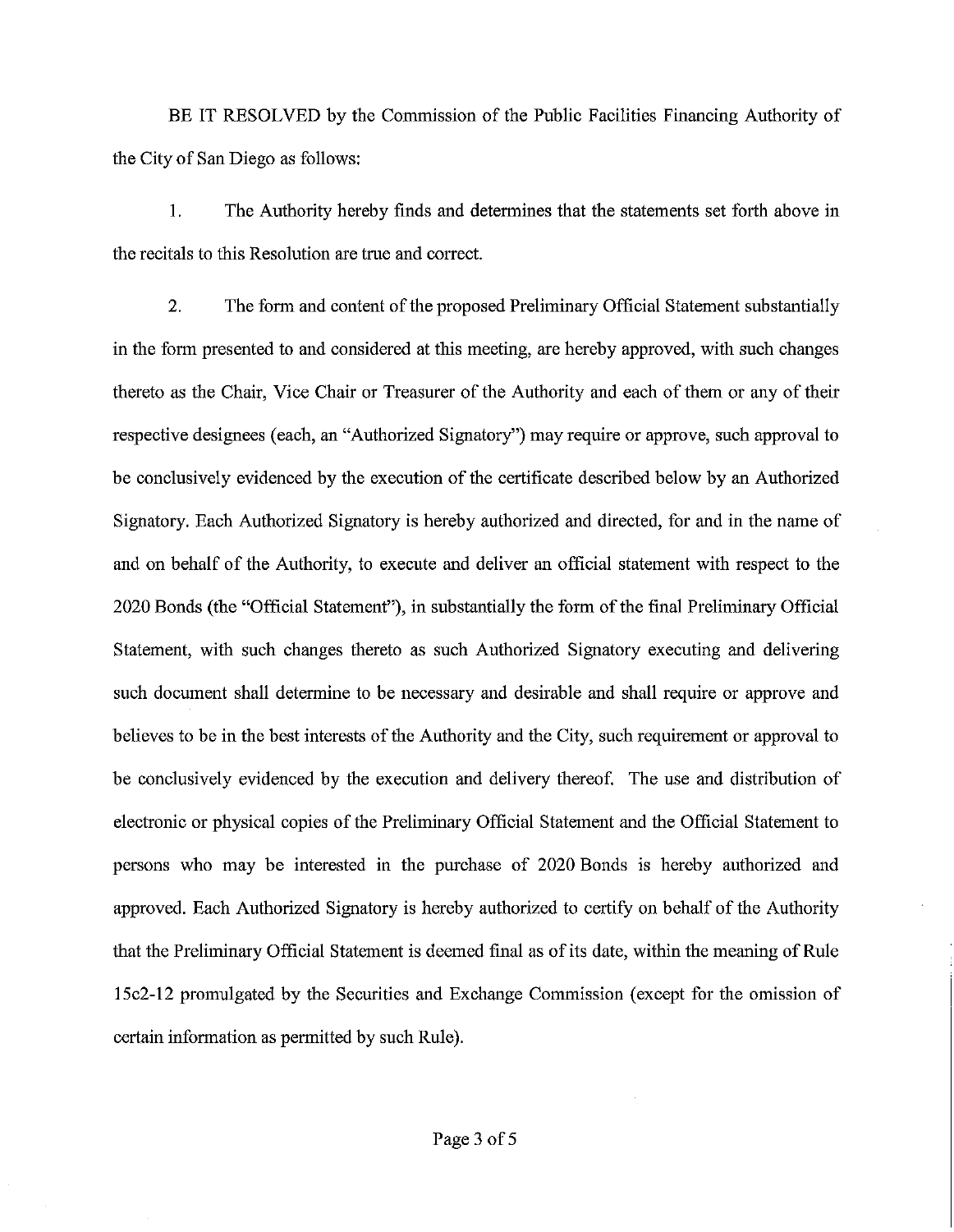3. All actions heretofore taken by any Authorized Signatory or by any officers, employees or agents of the Authority with respect to: (i) the issuance, delivery, or sale of the 2020 Bonds; (ii) the refunding of the 2012A Bonds and the 2013A Bonds; or (iii) the Preliminary Official Statement, are hereby approved, confirmed and ratified. Any Authorized Signatory, the Secretary of the Authority, the San Diego City Attorney as General Counsel to the Authority and other officers, employees, agents and directors of the Authority are, and each of the foregoing or their specified designee is, hereby authorized and directed, for and in the name and on behalf of the Authority, to do any and all things and take any and all actions, including, without limitation, payment of necessary and appropriate fees and expenses, and execute and deliver any and all certificates, agreements and other documents which they, or any of them, may deem necessary or advisable to consummate the transactions evidenced by the documents referenced herein in accordance with the Bond Ordinance and this Resolution.

4. This Resolution shall take effect immediately upon its adoption.

[Remainder of Page Left Intentionally Blank]